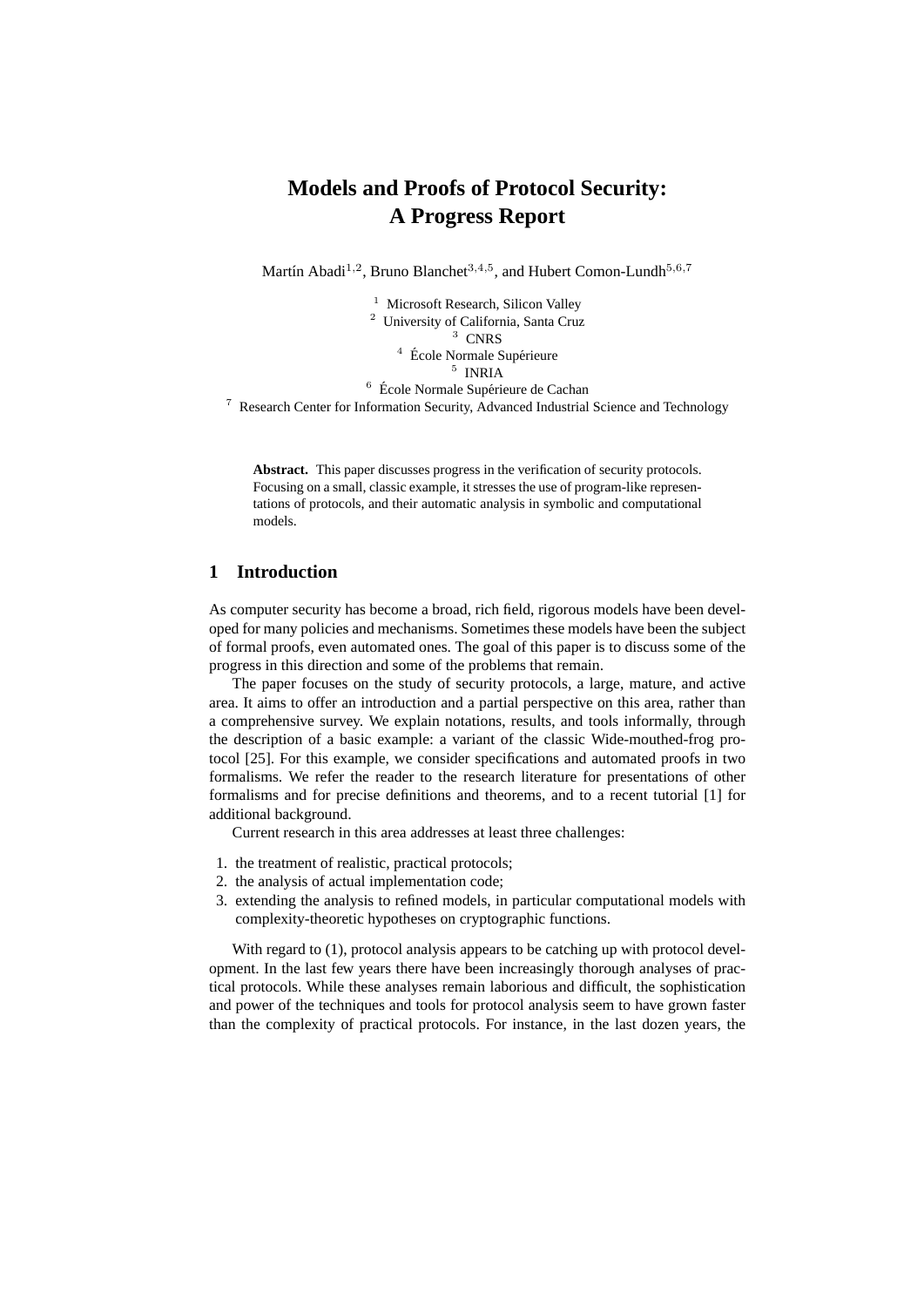understanding and formal analysis of SSL and its descendant TLS [30] has progressed considerably while this protocol has neither changed substantially nor been replaced (e.g., [12, 35, 42, 44]). In this paper we do not discuss (1) further, although we recognize its importance.

Progress on (2) is more recent and still more tentative, but quite encouraging [32, 34]. Moreover, we believe that much further progress is possible using static analyses and type systems, including ones that are not specific to protocol security. This paper concerns (2) in that it deals with protocols written in little programming languages, namely a dialect of the pi calculus [41] and a special-purpose language for writing cryptographic games. It concerns (2) also in that it relies on tools (ProVerif [15, 16, 18] and CryptoVerif [17, 21]) that can be applied to protocols written in a general-purpose programming language such as  $F\sharp$  (a dialect of ML) [12, 14, 32].

As for (3), models and the corresponding proofs of security can concern several different levels of abstraction. For instance, at a high level, they may deal with secure communication channels as primitive. At a lower level, they may show how these channels are implemented in terms of cryptographic functions, while treating those as "black boxes". An even lower-level model would describe, in detail, how the cryptographic algorithms transform bitstrings. This lower-level model is however not necessarily the final one: we could also take into account such characteristics as timing and power consumption, which some clever attacks may exploit. In this paper we focus on the relation between "black-box" cryptography, in which cryptographic operations are symbolic, and "computational" cryptography, in which these operations are regarded as computations on bitstrings subject to complexity-theoretic assumptions.

The next section introduces our example informally. Section 3 shows how to code it in a dialect of the pi calculus and how to treat it with the tool ProVerif, symbolically. Section 4 gives a computational counterpart to this symbolic analysis via fairly general soundness results that map symbolic guarantees to computational guarantees (e.g., [7, 26, 40]). As an alternative, Section 5 treats the protocol directly in the computational model, with the tool CryptoVerif. Section 6 concludes.

## **2 An Example, Informally: The Wide-mouthed-frog Protocol**

The Wide-mouthed-frog (WMF) protocol is a classic, simple method for establishing a secure channel via an authentication server. Mike Burrows originally invented it in order to show that two messages suffice for this task, in the 1980s. It became popular as an example in papers on protocol analysis.

The protocol enables two principals A and B to establish a shared session key  $K_{AB}$ . They rely on the help of an authentication server  $S$  with which they share keys  $K_{AS}$ and  $K_{BS}$ , respectively. Informally, the protocol goes roughly as follows:

- First, A generates the session key  $K_{AB}$ , and sends  $A$ ,  $\{T_A, B, K_{AB}\}_{K_{AS}}$  to  $S$ . Here  $T_A$  represents a timestamp, and the braces indicate encryption. It is assumed that clocks are synchronized, and that the encryption not only guarantees secrecy but protects the message from tampering.
- **–** The server S can decrypt this message and check its timeliness. It then sends  ${T_S, A, K_{AB}}_{K_{BS}}$  to B, where  $T_S$  is also a timestamp.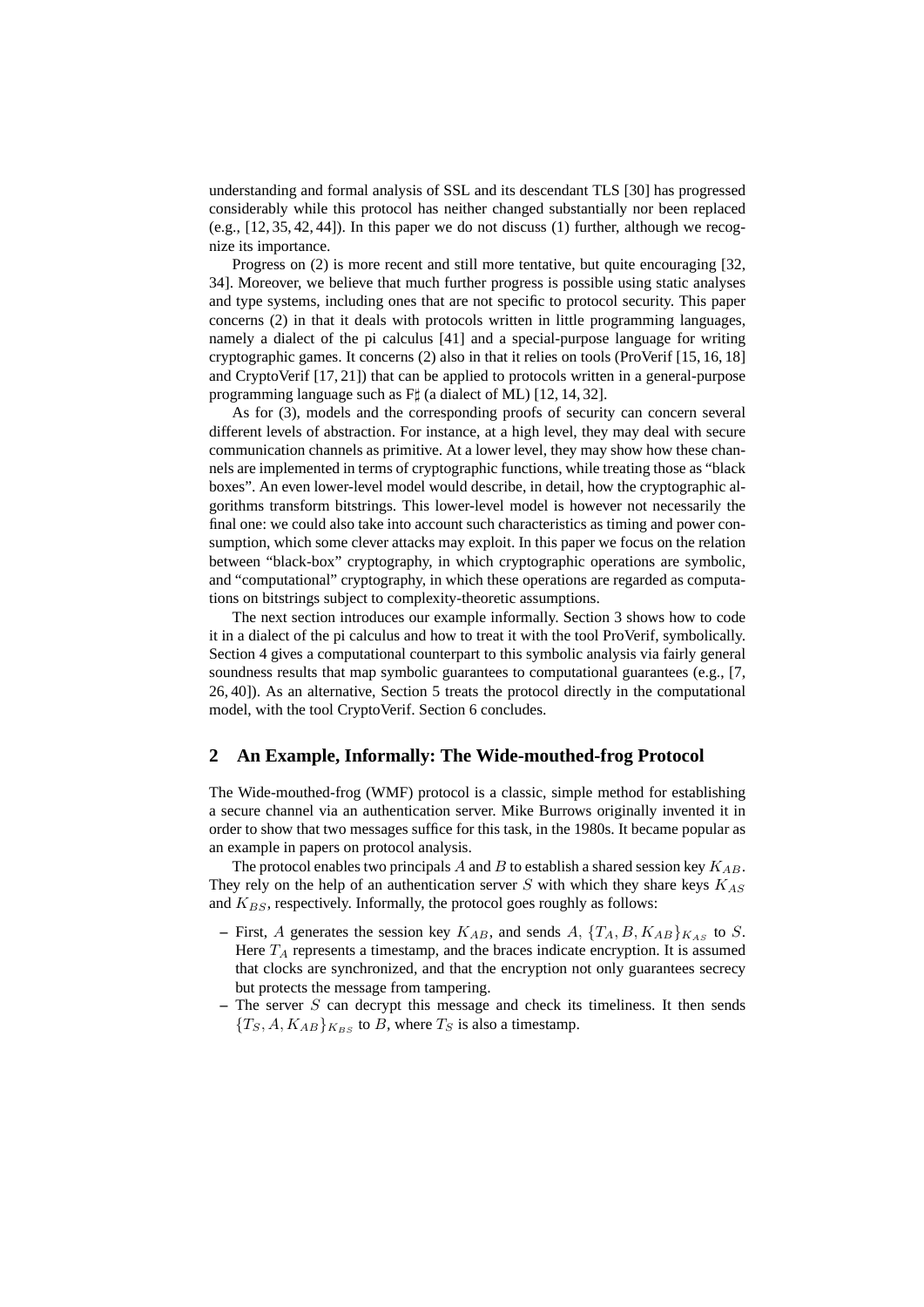$-$  Finally, B can decrypt this message, check its timeliness, and obtain  $K_{AB}$ .

The principals A and B trust that S does not divulge  $K_{AB}$  nor use it for its own purposes. They also trust  $S$  in other ways—for instance, to check timestamps properly. Defining such trust relations precisely has been one of the important goals of work in this area. Because of this trust, A and B can treat  $K_{AB}$  as a shared key. Afterwards, A and B may exchange messages directly under  $K_{AB}$ .

This simple example brings up a number of issues. In particular, we may ask what exactly is assumed of timestamps? of cryptographic operations? For instance, it is noteworthy that the protocol relies on A to generate a session key. While this may be acceptable, it is a non-trivial assumption that  $A$  can invent good shared secrets; in many other protocols, this important task is left for servers.

Formal analyses of the protocol address these and other questions, with various degrees of explicitness. While early analyses emphasized clock synchronization and A's generation of  $K_{AB}$ , those aspects of the protocol seem to be less central, or at least more implicit, in later work. This shift should not be too surprising. As Roger Needham has argued, the assumptions and objectives of security protocols are not uniform, and they have changed over the years [43]. Our analysis, below, focuses on other questions, and in particular on the required properties of cryptographic operations.

### **3 The WMF Protocol in the Pi Calculus**

Specifying the WMF protocol or another protocol can be, to some extent, a simple matter of programming. For each role in the protocol  $(A, B, \text{or } S)$ , one writes code that models the actions of a principal that plays this role. We need not write code for the adversary, which we treat as the environment, and over which we typically have a universal quantification. Similarly, we do not write code for principals that pretend to play a role but do not actually follow the protocol, since those principals can be regarded as part of the adversary.

Note that principals and roles are distinct. Indeed, a principal may play multiple roles, for instance being the initiator  $A$  in one session and the interlocutor  $B$  in a concurrent session. A role is basically a program, while a principal is a host that may run this program, as well as other programs.

The programs can be written in a variety of ways. We have often used process calculi, and in particular two extensions of the pi calculus: the spi calculus and the applied pi calculus [5, 6].

**–** The basic pi calculus offers facilities for communication on named channels, for parallel composition, and for generating fresh names, which may represent fresh cryptographic keys. For example,  $((\nu k) \cdot \overline{c}(k)) | c(x) \cdot \overline{d}(x)$  is a process that generates a fresh name  $k$  and then sends it on the channel  $c$ , in parallel with a process that receives a message on  $c$ , with formal name  $x$ , then forwards it on  $d$ . In this small example, one may think of c and d as public channels on which an attacker may also communicate, for instance intercepting  $k$ . More generally, public channels are often represented by free names, not bound by  $\nu$ .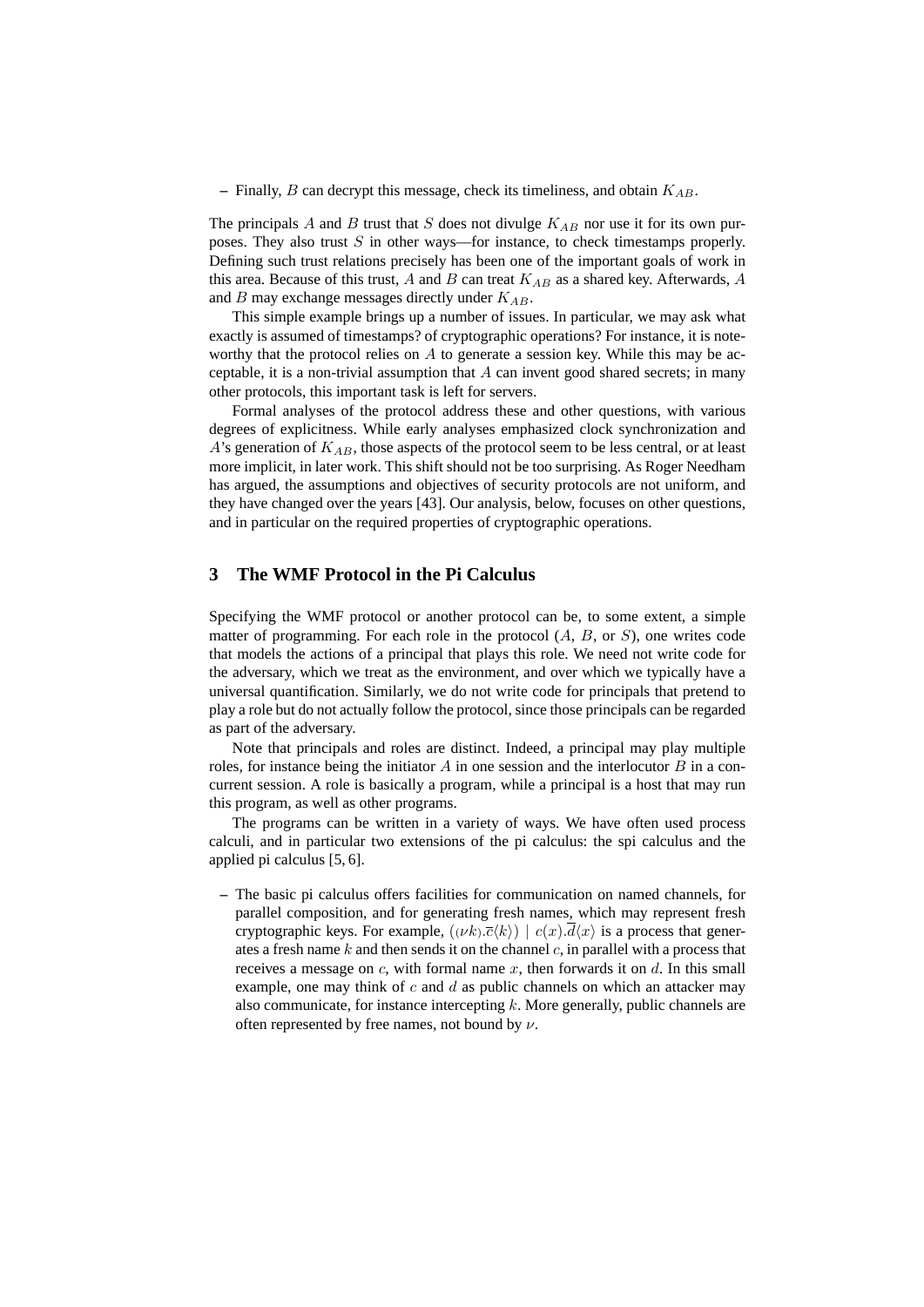**–** The extensions of the pi calculus include both data structures and symbolic representations of cryptographic functions. Tupling, encryption, hashing, signatures, and many of their variants can be accommodated. For instance, classically,  $\{M\}_k$ may represent the shared-key encryption of the message  $M$  under the key  $k$ .

This approach has been followed in modeling many protocols (e.g., [3, 4, 9, 13, 18, 19, 37, 39]). Techniques from the programming-language literature, such as typing, have been employed for proofs, sometimes with substantial extensions or variations; specialpurpose techniques have also been developed and exploited, as in the tool ProVerif on which we rely below (e.g.,  $[2, 10, 23, 24, 28, 33, 36]$ ). Research on related formalisms includes many similar themes and methods (e.g., [8, 22, 27, 29, 38, 45]).

Over the last decade, this approach to modeling and proving has evolved and matured considerably. Most noticeably, proof techniques have progressed in their power and sophistication. Partly because of this progress, the specifics of modeling protocols has changed as well.

We use the WMF protocol to illustrate this point. The original paper on the spi calculus [6] contains a description of the WMF protocol (with nonce handshakes rather than timestamps). Below, we give a new description of this protocol. The two descriptions differ on many small but often interesting points. In particular, the new description models probabilistic encryption [31], in which the encryption function has a third parameter that serves for randomizing ciphertexts:  $\{M\}^r_k$  represents the encryption of M under  $k$  with random component  $r$ . This random component ensures that an attacker cannot recognize when two different ciphertexts have the same underlying plaintext. The new description is also crafted so as to be within the realm of application of ProVerif, CryptoVerif, and the general soundness results that map symbolic guarantees to computational guarantees.

*The WMF Protocol in the Pi Calculus.* We represent principal names by parameters like a and b. The role of A may be executed by any principal  $a$ , and the role of B by any principal b. We write  $k_{as}$  and  $k_{bs}$  for the respective keys shared with the server.

The code for the role of  $A$  may be given three parameters: an identity  $a$ , an identity b, and a key  $k_{as}$ . This code first generates a fresh process id *pid*. Since a may run concurrently several copies of the same program, possibly with the same partner, *pid* is useful in distinguishing the different copies. Next, the code generates a new key  $k$ , called  $K_{AB}$  in the informal description of Section 2. The code then communicates on a public channel c. It sends a triple that contains *pid*, a, and A. (This message and similar ones below do not appear in the informal description of the protocol but are helpful for enabling the application of computational-soundness results.) It also sends a pair that contains a and the ciphertext  $\{\langle c_0, b, k \rangle\}_{k_{as}}^r$ . Here r is a freshly generated name, and  $c_0$  is a constant that represents the message type. A distinct constant  $c_1$  will tag the message from S to B. The two tags  $c_0$  and  $c_1$ , although rudimentary, serve for avoiding confusion between messages and suffice for the properties that we establish.

$$
P_A(a, b, k_{as}) \stackrel{\text{def}}{=} (\nu pid)(\nu k) \cdot \overline{c} \langle \langle pid, a, A \rangle \rangle \cdot (\nu r) \cdot \overline{c} \langle \langle a, \{\langle c_0, b, k \rangle\}_{k_{as}}^r \rangle \rangle
$$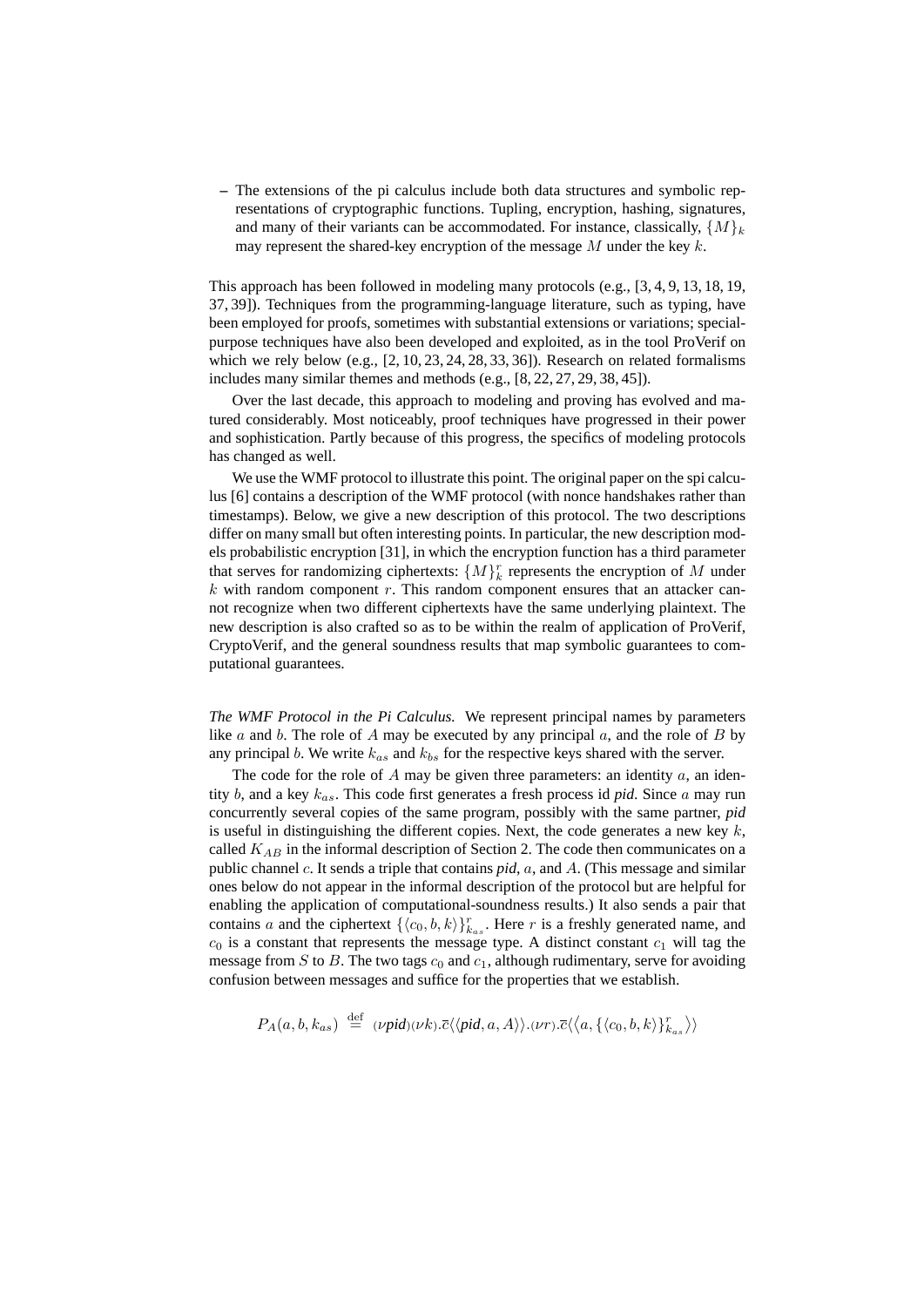Note that the messages do not specify destinations. Destinations could be included in message headers, but an attacker could change them anyway, so they have no value from the point of view of security.

As a variant, which we adopt, we may wish to quantify over any possible partner  $b$ , letting the environment (that is, the attacker) choose  $b$ , thus:

$$
P_A(a, k_{as}) \stackrel{\text{def}}{=} (\nu \text{pid})(\nu k). \overline{c} \langle \langle \text{pid}, a, A \rangle \rangle.
$$
  

$$
c(x). \text{if } \pi_1(x) = \text{pid then let } b = \pi_2(x) \text{ in } (\nu r). \overline{c} \langle \langle a, \{ \langle c_0, b, k \rangle \}_{k_{as}}^r \rangle \rangle
$$
  
else **0**

Here  $a$  receives a message  $x$  and performs some computations and tests on  $x$ . Specifically,  $\alpha$  tries to retrieve the first component of a (supposed) pair using the projection function  $\pi_1$ , then examines the first component to check that the message is intended for this instance. If the projection fails, then the equality test fails as well. If the equality test fails, then the execution stops. (An alternative could be to restart the program or to wait for another message.) In case of success, on the other hand,  $b$  is bound to the second component  $(\pi_2(x))$  of the message. Otherwise, the execution stops; **0** is the null process.

In this presentation we take some liberties—all the i's will be dotted for the ProVerif version of the code, which we describe below. In particular, we omit the axioms for encryption and decryption. We also use a shorthand for pattern matching: we write inputs of the form  $c(t)$  when t is a term that can supposedly be decomposed by the principal that receives the message. Such matching tests can be desugared to conditionals in a standard way; variables that occur in the term  $t$  are parts of the messages that are not checked and they are bound with a *let* construction. With this notation, we can rewrite  $P_A$  as follows:

$$
P_A(a, k_{as}) \stackrel{\text{def}}{=} (\nu \text{pid}) (\nu k) . \overline{c} \langle \langle \text{pid}, a, A \rangle \rangle . c(\langle \text{pid}, x \rangle) . (\nu r) . \overline{c} \langle \langle a, \{ \langle c_0, x, k \rangle \}_{k_{as}}^r \rangle )
$$

Similarly, we specify the process  $P_B$ :

$$
P_B(a, b, k_{bs}, m) \stackrel{\text{def}}{=} (\nu \text{pid}, \overline{c} \langle \langle \text{pid}, b, B \rangle \rangle. \ c(\langle \text{pid}, x \rangle).
$$
  

$$
\text{let } \langle c_1, a, y \rangle = \text{decrypt}(x, k_{bs}) \text{ in } (\nu r). \overline{c} \langle \{m\}_y^r \rangle
$$

Here  $m$  is an arbitrary message that is supposed to remain secret. According to this code,  $b$  sends the secret only to  $a$ . However, we may want to enable  $b$  to interact with any other principal, sending them an appropriate secret, or nothing at all. In order to model this possibility, we simply show another version of the program in which the final payload is not sent:

$$
P_B^1(b, k_{bs}) \stackrel{\text{def}}{=} (\nu pid, \bar{c} \langle \langle pid, b, B \rangle \rangle \cdot c(\langle pid, x \rangle). \text{let } \langle c_1, z, y \rangle = \text{decrypt}(x, k_{bs}) \text{ in } 0
$$

Finally, we specify the process  $P<sub>S</sub>$ :

$$
P_S(a, b, k_{as}, k_{bs}) \stackrel{\text{def}}{=} (\nu \text{pid}, \overline{c} \langle \langle \text{pid}, S \rangle \rangle \cdot c(\langle \text{pid}, a, x \rangle)).
$$
  

$$
let \langle c_0, b, y \rangle = decrypt(x, k_{as}) \text{ in } (\nu r) \cdot \overline{c} \langle \{ \langle c_1, a, y \rangle \}_{k_{bs}}^r \rangle
$$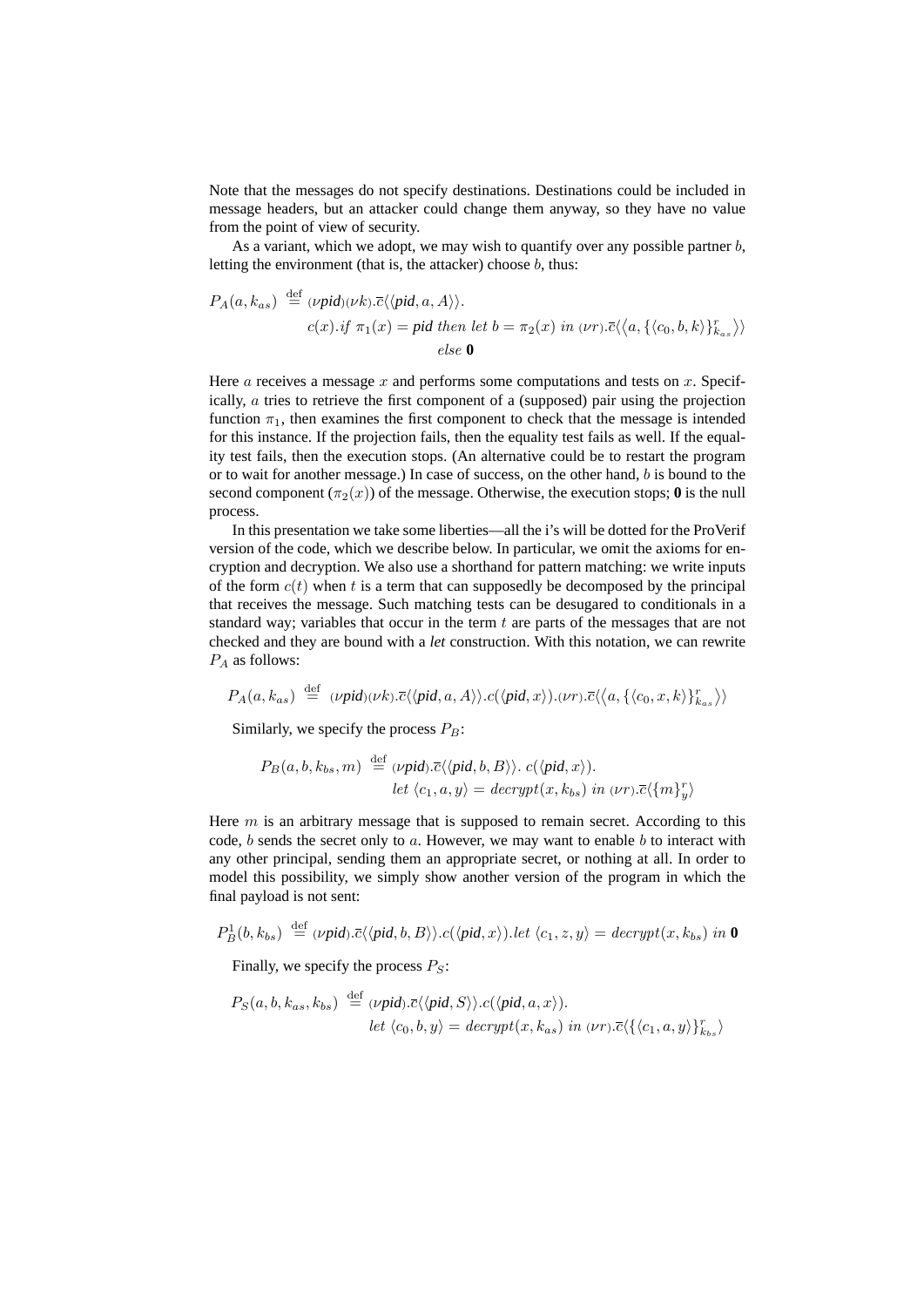We also consider two variants of  $P<sub>S</sub>$  in which one of the protocol participants A and B is compromised.

$$
P_S^1(a, b, k_{bs}) \stackrel{\text{def}}{=} (\nu \text{pid}, \overline{c} \langle \langle \text{pid}, S \rangle \rangle \cdot c(\langle \text{pid}, k \rangle) \cdot c(\langle \text{pid}, z, x \rangle) \cdot \text{if } z \neq a \land z \neq b \text{ then}
$$
  

$$
\text{let } \langle c_0, b, y \rangle = \text{decrypt}(x, k) \text{ in } (\nu r) \cdot \overline{c} \langle \{ \langle c_1, z, y \rangle \}_{k_{bs}}^r \rangle
$$
  

$$
P_S^2(a, b, k_{as}) \stackrel{\text{def}}{=} (\nu \text{pid}, \overline{c} \langle \langle \text{pid}, S \rangle \rangle \cdot c(\langle \text{pid}, k \rangle) \cdot c(\langle \text{pid}, a, x \rangle).
$$
  

$$
\text{let } \langle c_0, z, y \rangle = \text{decrypt}(x, k_{as}) \text{ in}
$$
  

$$
\text{if } z \neq a \land z \neq b \text{ then } (\nu r) \cdot \overline{c} \langle \{ \langle c_1, a, y \rangle \}_{k}^r \rangle
$$

We represent a corrupted principal by letting  $S$  get its key from the environment. The case in which both A and B are compromised is less interesting, because in that case  $S$ can be simulated by the environment entirely. (Similarly, we do not specify corrupted versions of  $P_A$  or  $P_B$ , because they can be simulated by the environment.)

We assemble these definitions, letting  $a, b$ , and the server run any number of copies of their respective programs (for simplicity with a single parameter  $m$ ):

$$
P(m) \stackrel{\text{def}}{=} (\nu k_{as})(\nu k_{bs}).((P_A(a, k_{as})) | (P_A(b, k_{bs})) |
$$
  
\n
$$
(|P_B(a, b, k_{bs}, m)) | (P_B(b, a, k_{as}, m)) | (P_B(a, a, k_{as}, m)) | (P_B(b, b, k_{bs}, m)) |
$$
  
\n
$$
(|P_B^1(b, k_{bs})) | (P_B^1(a, k_{as})) |
$$
  
\n
$$
(|P_S(a, b, k_{as}, k_{bs})) | (P_S(b, a, k_{bs}, k_{as})) |
$$
  
\n
$$
(|P_S(a, a, k_{as}, k_{as})) | (P_S(b, b, k_{bs}, k_{bs})) |
$$
  
\n
$$
(|P_S^1(a, b, k_{bs})) | (P_S^1(b, a, k_{as})) | (P_S^2(a, b, k_{as})) | (P_S^2(b, a, k_{bs})) |
$$

Here ! is the replication operator, so  $P$  behaves like an unbounded number of copies of P in parallel; formally,  $IP \equiv P \vert IP$ . The names  $k_{as}$  and  $k_{bs}$  are bound. This binding manifests an important feature of the process calculus: such a construction hides the names, which are not visible outside their scope. The process  $P$  therefore expresses that  $k_{as}$  and  $k_{bs}$  are not a priori known outside, unless they are leaked on a public channel.

The process calculus and ProVerif also allow more compact and more convenient representations of P, as well as many variants and elaborations. We rely on the definitions above partly because we wish to match the conditions of the computationalsoundness results. For instance, we avoid the use of functions that link keys to principal names (which are common in ProVerif models, but which appear to be computationally unsound), and also the use of private channels (which may be permitted by ongoing work on computational soundness). As research in this area progresses further, we anticipate that those results will be increasingly flexible and general.

The WMF protocol has several standard security properties. In particular, it preserves the secrecy of the payload  $m$ . Formally, this secrecy can be expressed as an observational equivalence:  $P(m) \sim P(m')$ , for all m and m'. It holds even in the case where  $m$  and  $m'$  are not atomic names, and it precludes even the leaking of partial information about m and  $m'$ . For these reasons, this property is sometimes called "strong secrecy".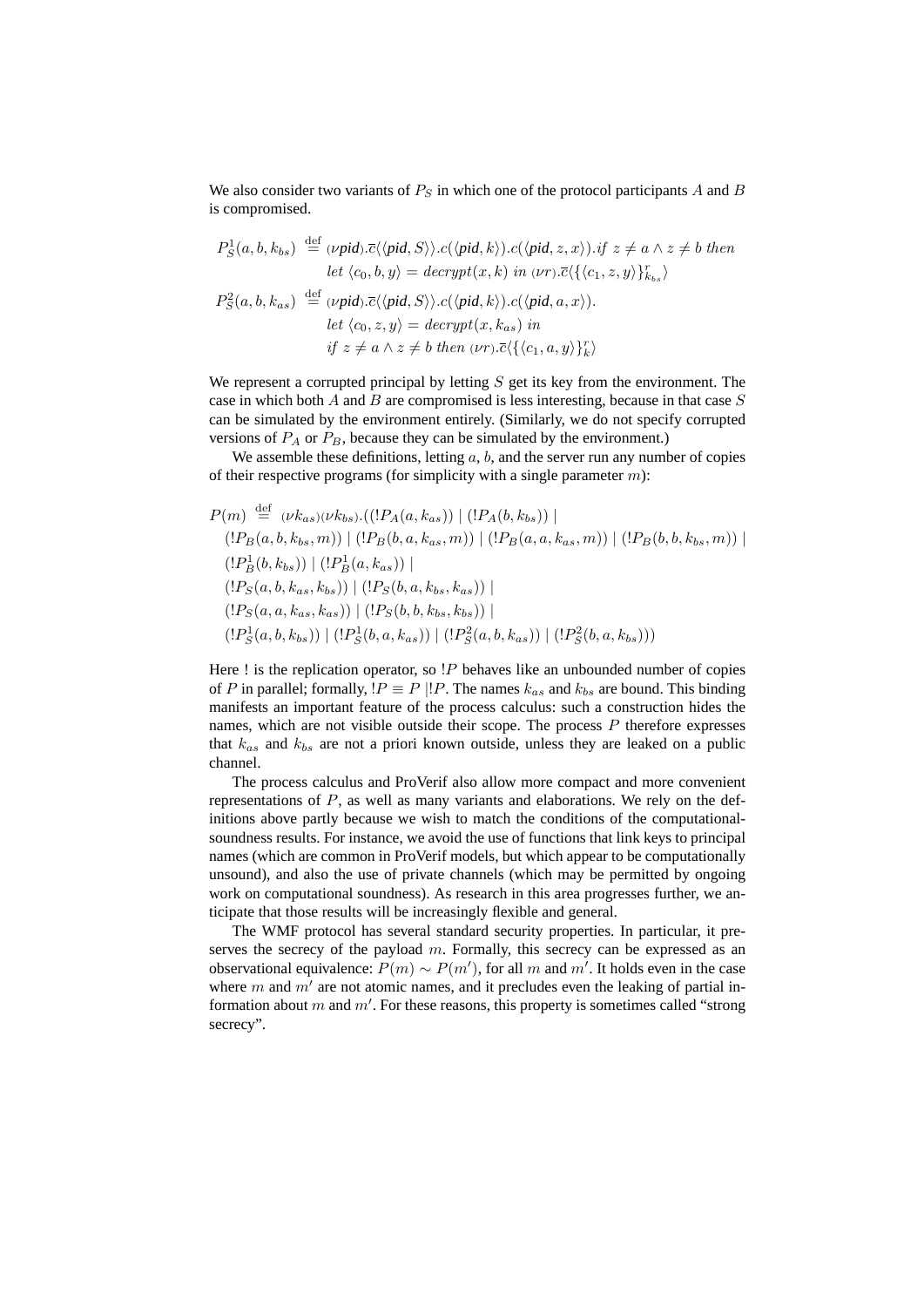As we show below, ProVerif offers one particularly effective method for establishing such security properties. There are others, sometimes relying in part on techniques from the pi calculus (as in [6], for instance).

*The WMF Protocol in ProVerif.* The WMF protocol can be programmed much as above in the input language of ProVerif. In this language, the encryption  $\{m\}_k^r$  is written encrypt $(m, k, r)$ . Encryption and decryption are declared in ProVerif by:

fun encrypt/3. reduc decrypt(encrypt(x, y, r),  $y$ ) = x.

which introduces a function symbol encrypt of arity 3 and a function symbol decrypt defined by a rewrite rule decrypt(encrypt(x, y, r), y)  $\rightarrow x$ , which means that decryption of a ciphertext with the correct key yields the plaintext. Furthermore, we add a function symbol keyeq that allows the adversary to test equality between keys of two ciphertexts:

 $\text{reduce } \text{keyeq}(\text{encrypt}(x, y, r), \text{encrypt}(x', y, r')) = \text{true}.$ 

This function symbol models that the encryption scheme is not key-concealing (so the computational-soundness result of Section 4 can be applied without assuming that encryption is key-concealing).

At the level of processes, the input language of ProVerif is an ASCII syntax for the applied pi calculus. For example, the process  $P_A(a, k_{as})$  is coded:

#### let  $\textit{processAa} =$

new pid;  $out(c,(pid, a, A));$   $in(c, (=pid, xb));$ new  $Kab$ ; new  $r$ ; out(c, (a, encrypt((c0, xb,  $Kab$ ),  $Kas, r$ ))).

The language uses new for  $\nu$ , out  $(c, m)$  for  $\bar{c}(m)$ , and in $(c, m)$  for  $c(m)$ . The syntax of patterns is made more explicit, by adding an equality sign (as in  $= pid$ , for example) when making a comparison with a known value. Other minor departures from the definition of  $P_A(a, k_{as})$  above are changes in the identifiers.

The other processes that represent the WMF protocol are coded in a similar way in ProVerif. We therefore omit their ProVerif versions.

ProVerif can establish the security property claimed above, using the technique described in [16]. The proof is fully automatic. For a large class of protocols in which messages are tagged, ProVerif is guaranteed to terminate [20]; our example does not quite fit in this class (in particular, because of the use of inequality tests), but ProVerif does terminate nonetheless. ProVerif can similarly establish security properties of many more complex protocols.

#### **4 Computational Soundness**

While formal analysis of protocols has traditionally provided only formal results, like those stated in Section 3, the exact status of those results can be unclear. Do they entail any actual guarantees, or is formal analysis valuable only as a means of identifying assumptions, explaining protocols, and sometimes finding mistakes?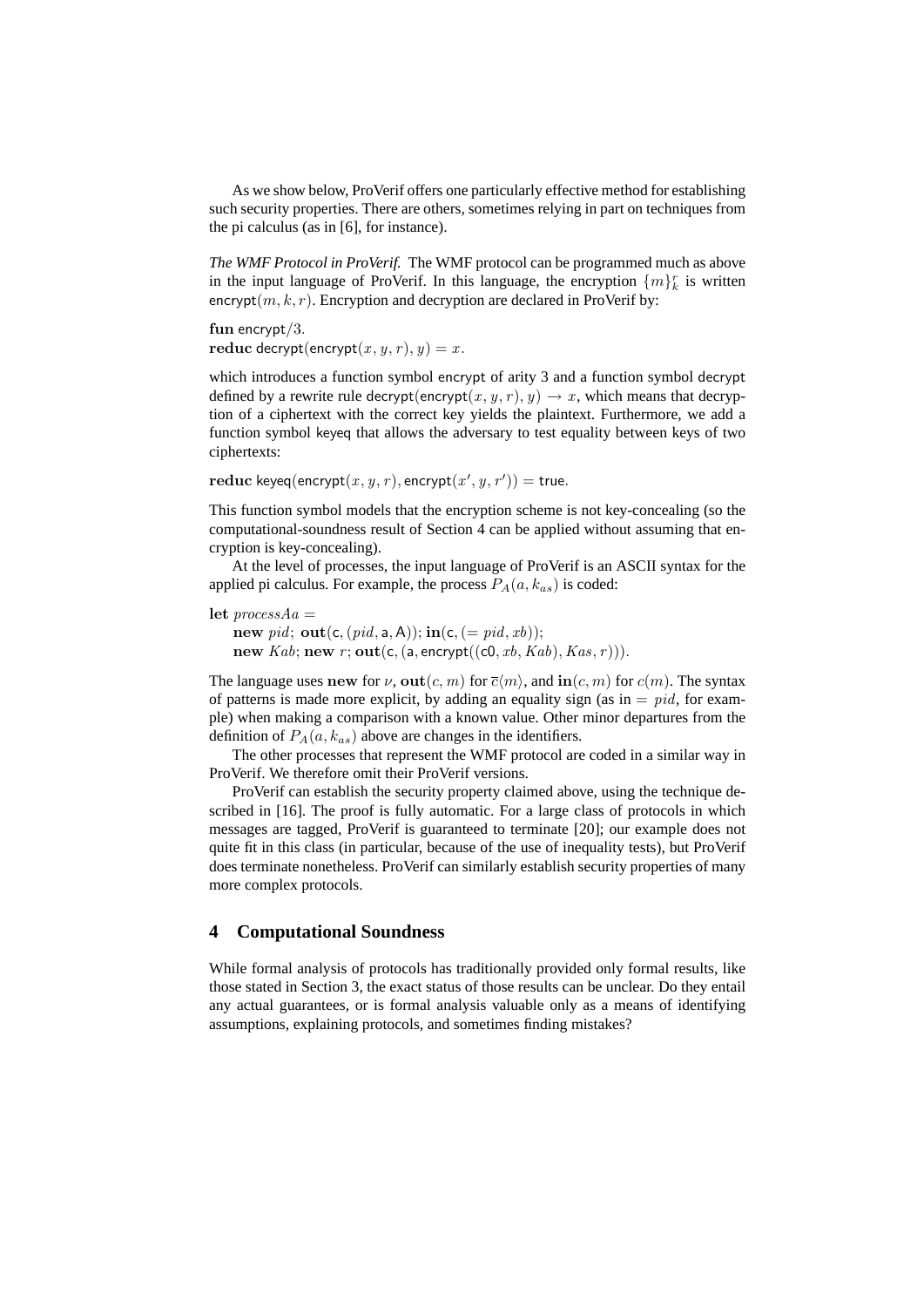One approach to addressing such questions is to try to map the formal results to a more concrete model via a general theorem. Such a theorem should enable us to leverage high-level notations, proof techniques, and proof tools for obtaining guarantees for large families of protocols. In this section we discuss this approach and how it applies to the WMF protocol.

In the more concrete model, cryptographic operations work on bitstrings, not expressions, and are subject to standard complexity-theoretic assumptions. Names are interpreted as bitstrings—more precisely, ensembles of probability distributions on bitstrings, parameterized by a security parameter  $\eta$ . This interpretation is extended to a mapping from symbolic expressions to bitstrings. The adversary may perform any computation on bitstrings, and not only the basic expected cryptographic operations; the adversary is however constrained to run in (probabilistic) polynomial time with respect to  $\eta$ .

Computational-soundness theorems translate symbolic guarantees to computational guarantees. In particular, a recent computational-soundness theorem [26], on which we rely, roughly says that the symbolic equivalence of two processes implies their computational indistinguishability. In other words, the distinguishing capabilities of a computational attacker are not stronger than the distinguishing capabilities of the symbolic attacker, whose range of operations is much more limited. Of course, these theorems also indicate assumptions, in particular hypotheses on cryptographic operations. Unexpected but necessary hypotheses sometimes surface when one proves soundness theorems.

*Assumptions.* Specifically, the theorem of [26] requires some assumptions on the encryption scheme:

- **–** IND-CPA security (the standard semantic guarantee for secrecy [31], also called "type-3 security" [7]), and
- **–** INT-CTXT security (an authentication guarantee [11]).

It also requires that:

- **–** the attacker can create a key only using the key-generation algorithm;
- **–** there are no encryption cycles: there is an ordering < on private keys such that, if  $k < k'$ , then k may appear in the plaintext of a ciphertext encrypted under k', but not the converse;
- **–** finally, it is possible to compute a symbolic representation of any bitstring—this is a "parsing assumption".

The assumptions are far from trivial: IND-CPA is standard, but INT-CTXT is strong, and the inability to create keys without following the key-generation algorithms is quite unusual. These three properties are however necessary for the soundness theorem: if one of these three hypotheses fails, we can find protocols that appear secure symbolically but that are not secure computationally, under some encryption schemes. In fact, under some encryption schemes that do not satisfy INT-CTXT, there are computational attacks on the WMF protocol in particular.

Encryption cycles have attracted a great deal of attention in recent years, in part because of computational-soundness theorems, but they are of independent interest. Their exact status remains a well-known open question.

The parsing assumption is probably not necessary, but eases the proofs.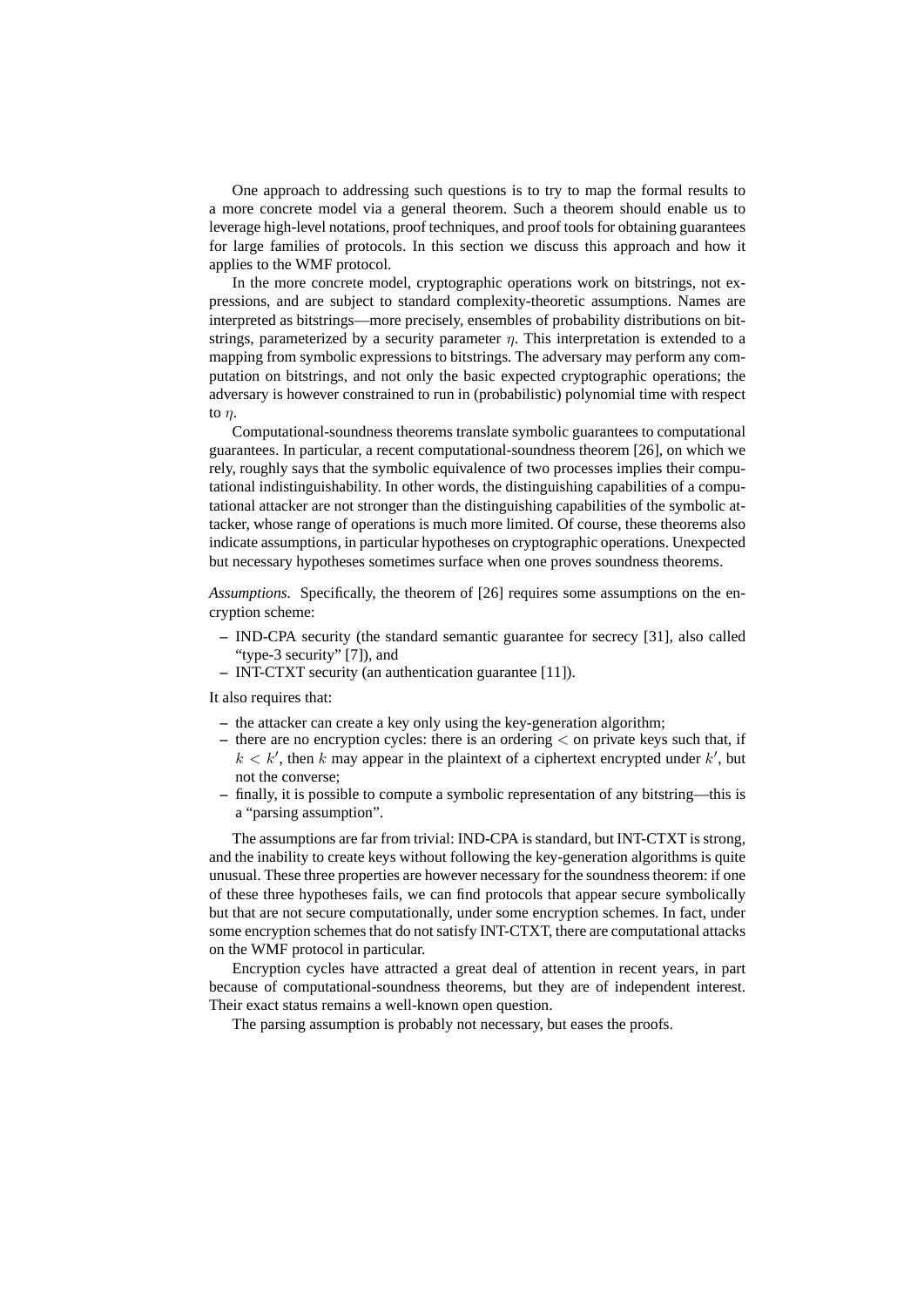*Application to WMF.* Since  $P(m) \sim P(m')$  has been proved using ProVerif, we should get some computational indistinguishability guarantee, thanks to the theorem of [26] discussed above. That theorem pertains to a symbolic equivalence relation  $\sim_s$ that distinguishes slightly more processes than  $\sim$  and ProVerif. For instance,  $\sim_s$  distinguishes two symbolic messages whose computational interpretations have distinct lengths, while  $\sim$  may not.

This discrepancy illustrates that further work is needed for establishing a perfect match between models. Moreover, the soundness theorems remain hard to establish and they do not yet cover all useful cryptographic primitives, nor all sensible styles for writing protocol code.

The discrepancy might be resolved by refining  $\sim$  by introducing functions that, given a ciphertext, reveal the length, structure, or other properties of the underlying plaintext. Such functions could also be incorporated in ProVerif analyses.

For our specific example, more simply, we may require that encryption conceal the length of payloads, and we can weaken  $\sim$ <sub>s</sub> accordingly. This approach is acceptable for the WMF protocol since its messages can be assumed to have a constant length. In this case, ∼ and ∼<sup>s</sup> coincide, so the ProVerif verification actually establishes  $P(m) \sim_s P(m')$ . Moreover, we have proved manually the absence of encryption cycles so, for implementations that satisfy the other assumptions of the computationalsoundness theorem, we obtain the desired computational indistinguishability guarantee.

## **5 The WMF Protocol in CryptoVerif**

In this section, we study the WMF protocol using CryptoVerif. In contrast to the approach of Section 4, CryptoVerif works directly in the computational model, and provides proofs by sequences of games, like those constructed manually by cryptographers. In these proofs, one starts from an initial game that represents the protocol under study. This game is then transformed either by relying on security assumptions on cryptographic primitives or by syntactic transformations. These transformations are such that the difference of probability of success of an attack in consecutive games is negligible. The final game is such that the desired security property is obvious from the form of the game. One can then conclude that the security property also holds in the initial game.

*The WMF Protocol in CryptoVerif.* In order to automate this technique, the games are formalized in a process calculus, as we illustrate on the WMF protocol. Throughout this section, we refer to a and b as honest principals, and we focus on them in writing code. The adversary can play the role of dishonest principals.

The following process  $P_A$  models the role of A:

 $P_A =$  !<sup>N</sup>c<sub>2</sub>(xA : host, xB : host); if xA = a  $\vee$  xA = b then let  $KAs = (if xA = a then Kas else Kbs)$  in new  $rKab$ : keyseed; let  $Kab$ : key = kgen( $rKab$ ) in new  $r : seed; \overline{c_3}\langle xA, \text{encrypt}(\text{concat}(c0, xB, Kab), KAs, r) \rangle$ 

The process  $P_A$  starts with a replication bounded by N, which is assumed to be polynomial in the security parameter: at most  $N$  copies of  $A$  can be run. Two host names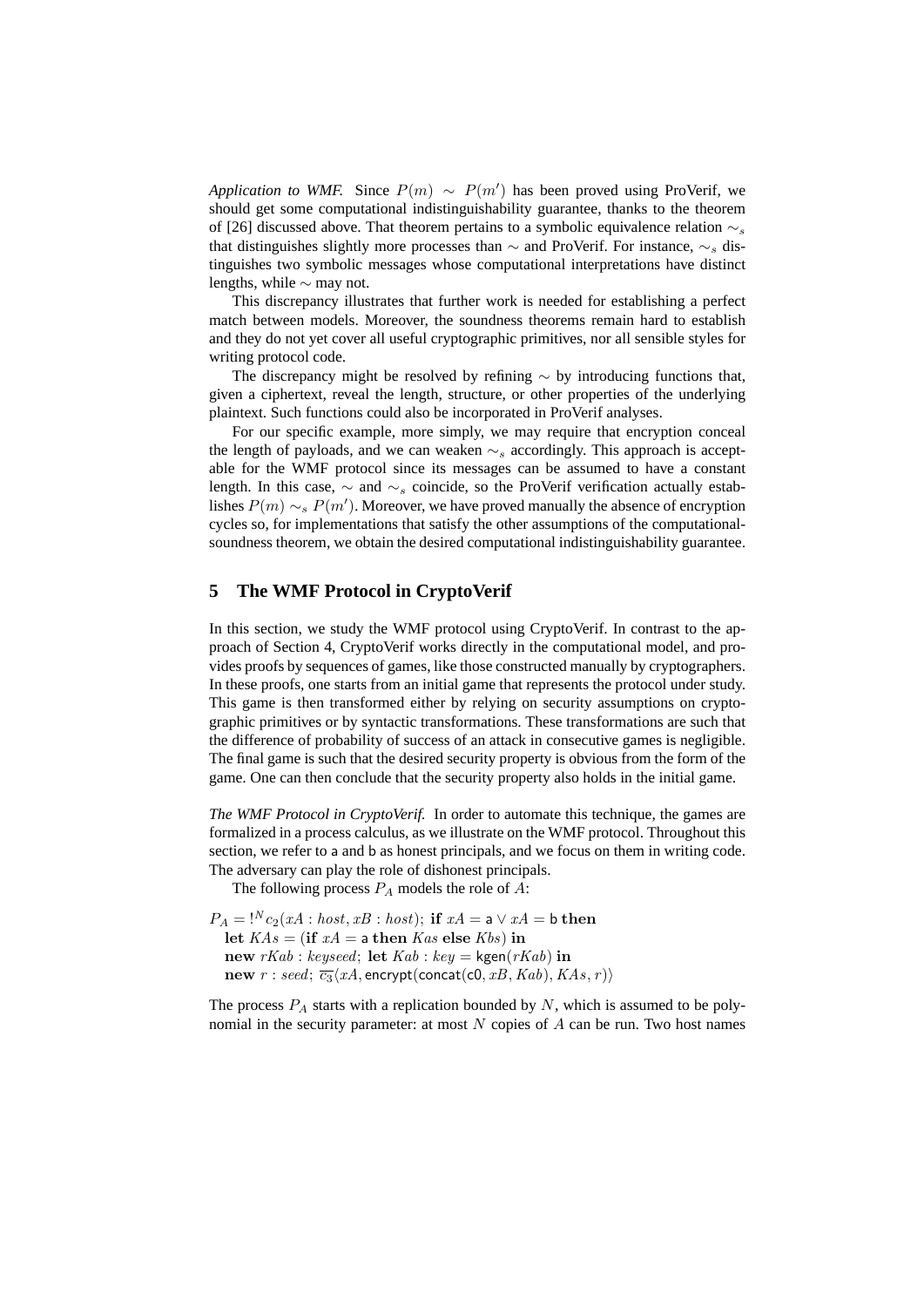are then received on channel  $c_2$ : xA is the name of the host playing the role of A, xB is the name of its interlocutor;  $xA$  is required to equal a or b. Then  $KAs$  is defined as the key of  $xA$ . The protocol proper starts at this point:  $P_A$  chooses a fresh key  $Kab$  to be shared between xA and xB by generating a random seed  $rKab$  (new  $rKab$  : keyseed) and applying the key-generation algorithm kgen. Next,  $P_A$  forms the first message, and sends it on channel  $c_3$ . The function concat builds the plaintext to be encrypted by concatenating its arguments (a tag, a host name, and a key). After the output on  $c_3$ , control returns to the adversary.

Variables are typed. These types simply represent sets of bitstrings, and have no security meaning. They are still necessary in the computational model, in particular when generating random numbers: the random numbers can be drawn from various sets (keys, random seeds, nonces, . . . ).

The messages are each sent or received on a distinct channel  $c_i$ . Furthermore, the replication !<sup>N</sup> implicitly defines an index  $i \in [1, N]$ , and the channel names  $c_j$  are in fact abbreviations for  $c_i[i]$ , so that a distinct channel is used in each copy of the process. Thus, the adversary knows exactly to which process it is talking. Using distinct channel names and replication indices replaces the process identifiers (*pid*) of the model of Section 3.

The following process  $P_B$  represents the role of B:

 $P_B =$  !<sup>N</sup>c<sub>8</sub>(xB : host); if xB = a  $\vee$  xB = b then let  $KBs = (if xB = a then Kas else Kbs) in  $\overline{c_9}\langle\rangle$ ;$  $c_{10}(x : \text{bitstring})$ ; let injbot(concat(= c1, xA, kab)) = decrypt(x, KBs) in if  $xA = a \vee xA = b$  then new  $r : seed; \overline{c_{11}}$  $\langle$ encrypt $(pad(mpayload), kab, r) \rangle$ 

Similarly to  $P_A$ , the process  $P_B$  is replicated, and expects as first message its own identity  $xB$ ;  $xB$  is required to equal a or b and  $KBs$  is its key. Then a message (normally from the server) is received on channel  $c_{10}$ , and  $P_B$  decrypts this message. The decryption can succeed or fail. When it succeeds, it returns a normal bitstring; when it fails, it returns ⊥. The function injbot is the natural injection from bitstrings to bitstrings union  $\perp$ , so that when injbot $(y) =$  decrypt $(x, KBs)$ , the decryption succeeded and its value is y. Next, when the interlocutor xA of xB is honest, the process  $P_B$  encrypts the payload mpayload under the shared key kab and sends the ciphertext on channel  $c_{11}$ . (The function pad is only a type conversion function, which converts payloads to plaintexts; it leaves the bitstrings unchanged.)

The process  $P_K$  is a key-registration process:

 $P_K = 1^{N_2} c_{12}(h : host, k : key);$ let  $Khs : key =$  if  $h =$  a then  $Kas$  else if  $h =$  b then  $Kbs$  else k

All variables defined under replications in CryptoVerif are implicitly arrays indexed by the replication index. So, here,  $P_K$  stands for:

$$
P_K = \frac{!^i \leq N_2} c_{12}[i](h[i]: host, k[i]: key);
$$
  
let  $Kh[s[i]: key = \textbf{if } h[i] = \textbf{a}$  then  $Kas$  else if  $h[i] = \textbf{b}$  then  $Kbs$  else  $k[i]$ 

In order to register a key  $k_1$  for host  $h_1$ , the adversary sends a pair  $(h_1, k_1)$  on channel  $c_{12}[i]$  for some i. The host name  $h_1$  is stored in  $h[i]$  while the key  $k_1$  is stored in  $Kh[s[i],$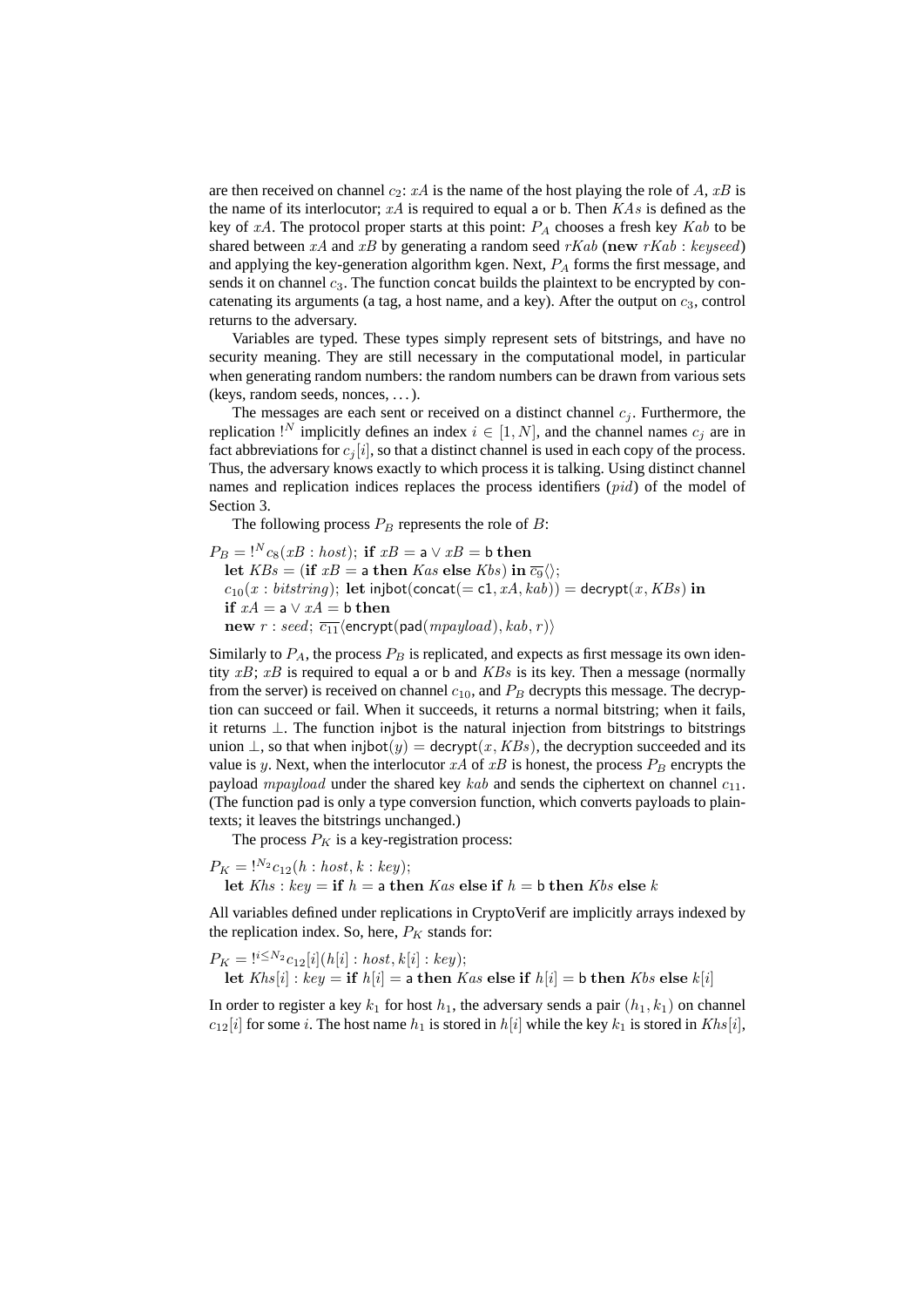except when  $h_1$  is a or b; in this case, the key  $Kas$  or  $Kbs$  respectively is stored instead, so that the only keys that can be registered for a and b are  $Kas$  and  $Kbs$  respectively. In order to retrieve the key for host  $h'$ , one can then look for an index  $u'$  such that  $h[u'] = h'$ ; the key for h' is Khs[u']. This is done by the construct find  $u' \le N_2$ such that  $\mathbf{defined}(Khs[u'], h[u']) \wedge h' = h[u']\mathbf{then} \dots Khs[u'] \dots$  used below.

The role of the server is specified by the process  $P_S$ :

 $P_S =$ !<sup>N</sup>  $c_6(xA : host, x : bitstring);$ find  $uA \leq N_2$  such that defined(Khs[uA], h[uA])  $\wedge xA = h[uA]$  then let  $KAs = Khs[uA]$  in let injbot(concat(= c0, xB, kab)) = decrypt(x, KAs) in find  $uB \leq N_2$  such that defined(Khs[uB], h[uB])  $\wedge xB = h[uB]$  then let  $KBs = Khs[uB]$  in new  $r : seed; \overline{c_7}$  (encrypt (concat (c1, xA, kab), KBs, r))

The first message of the protocol is received on channel  $c_6$ . The variable  $KAs$  is set to the key of  $xA$ . Then the server decrypts the message with  $KAs$ , sets  $KBs$  to the key of  $xB$ , and finally outputs the second message of the protocol on channel  $c_7$ .

The following process P receives two payloads  $m\theta$  and  $m\theta$ , chooses a bit switch, and sets the payload mpayload to be encrypted by  $P_B$  to either m0 or m1 depending on the value of *switch*. (We will show that the adversary cannot distinguish *switch* from a fresh random bit, so it cannot distinguish whether the encrypted payload is  $m\theta$ or  $m1$ .) Next, P generates the keys  $Kas$  and  $Kbs$  for a and b respectively, using the key-generation algorithm kgen; then it launches processes for the various roles of the protocol and for key registration:

 $P = c_{13}(m0:payload, m1:payload);$ new switch : bool; let  $mpayload : payload = test(switch, m0, m1)$  in new  $rKas : keyseed;$  let  $Kas : key = kgen(rKas)$  in new rKbs : keyseed; let Kbs : key = kgen(rKbs) in  $\overline{c_{14}}\langle\rangle$ ; (P<sub>A</sub> | P<sub>B</sub> | P<sub>S</sub> | P<sub>K</sub>)

Here test is defined by test(true,  $m\theta$ ,  $m1$ ) =  $m\theta$  and test(false,  $m\theta$ ,  $m1$ ) =  $m1$ .

*Assumptions.* In addition to these processes, the CryptoVerif model also specifies several hypotheses:

- **–** The encryption scheme is IND-CPA and INT-CTXT.
- **–** The function concat returns bitstrings of constant length. Moreover, concat is injective, and it is possible to compute x, y, z from concat $(x, y, z)$  in polynomial time.
- **–** All payloads have the same length.

We do not assume that the attacker can create a key only using the key-generation algorithm. This contrasts with the assumptions of Section 4, which apply to a large class of protocols, including protocols for which there would be computational attacks without this assumption. Neither do we assume the absence of encryption cycles; however, the success of the game transformation sequence shows that there is a key hierarchy. Finally, we do not have any parsing assumption.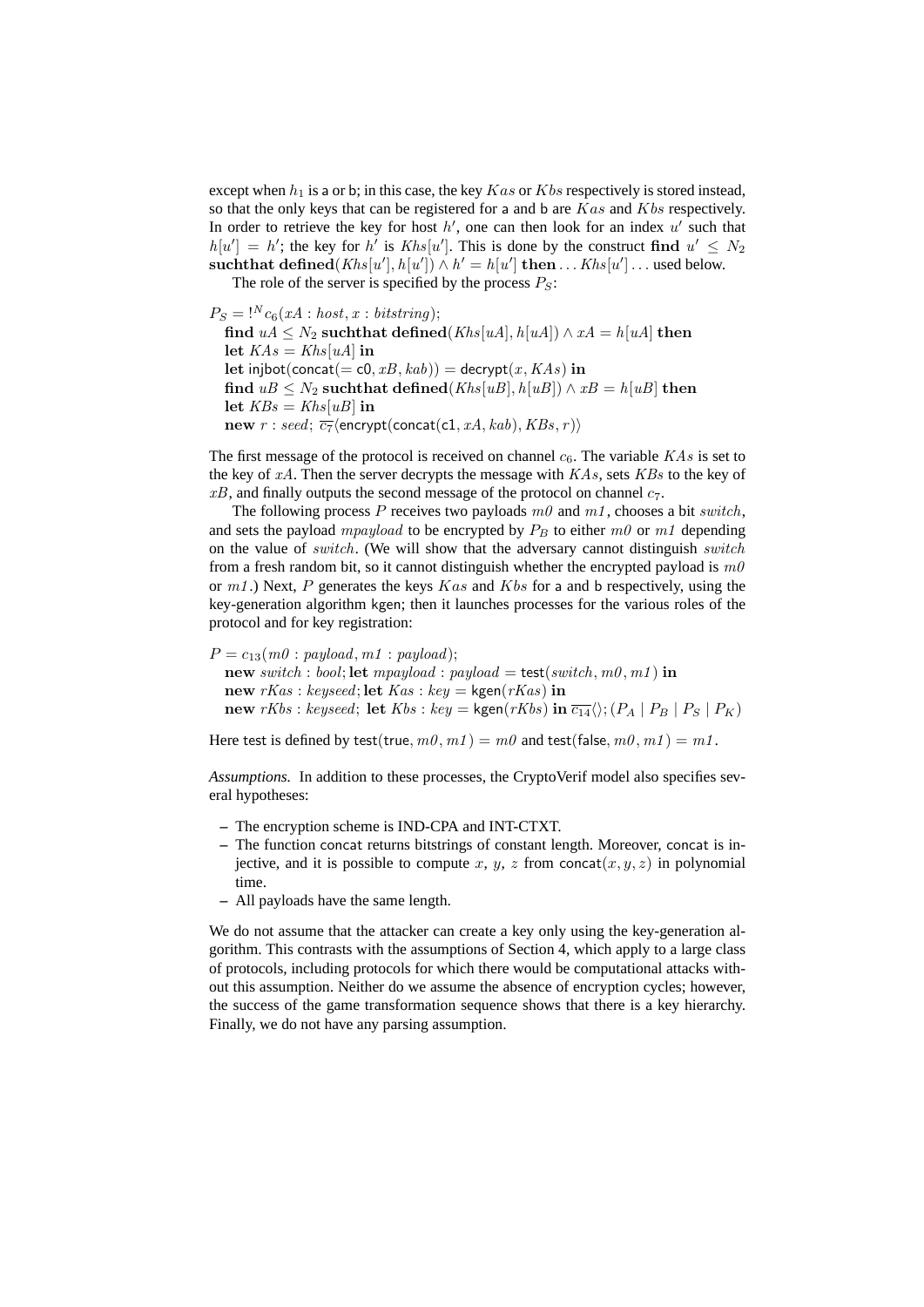*Analysis.* With the model presented above, CryptoVerif is not able to complete the proof of the desired properties. Manual inspection of the games computed by CryptoVerif shows that, in  $P_A$ , it fails to distinguish automatically the cases in which the key  $Kab$  is generated for an honest interlocutor a or b from the cases in which it is generated for a dishonest interlocutor. The code can easily be modified to make this distinction from the start, simply by adding the test "if  $xB = b \vee xB = a$  then" just before the generation of  $rKab$  and duplicating the rest of the process  $P_A$ . With this modification, the proof of secrecy of switch succeeds automatically. That is, the adversary cannot distinguish switch from a fresh random bit, so it cannot tell whether the encrypted payload is  $m\theta$ or  $m1$ .

Additionally, CryptoVerif can also show secrecy properties of the key exchanged between  $A$  and  $B$ , after removal of the payload message. (We do not present the corresponding process for brevity.) More precisely, CryptoVerif shows that the keys Kab chosen by  $P_A$  when xA and xB are honest principals are secret, that is, indistinguishable from fresh independent random keys. However, CryptoVerif cannot show the secrecy of the keys kab received by  $P_B$  when xA and xB are honest principals. This failure is not due to a limitation of CryptoVerif, but to an attack: by replaying messages in the protocol, the adversary can force several sessions of  $B$  to use the same key  $kab$ . Hence, those keys kab may not be independent. CryptoVerif still establishes what we call "onesession secrecy", that is, that each key kab (for  $xA$  and  $xB$  honest) is indistinguishable from a fresh random key.

*The Sequence of Games (Summary).* In order to establish the secrecy of switch, CryptoVerif successively reduces the original game to simpler games, using the security assumptions. In a first step, it performs syntactic transformations to make explicit all usages of the key Kbs and to replace it with its value kgen( $rKbs$ ). The obtained game is then transformed using the INT-CTXT assumption: CryptoVerif replaces every decryption of a message  $M$  under  $Kbs$  with a look-up that searches for  $M$  among all ciphertexts built by encryption under  $Kbs$ . If the ciphertext  $M$  is found, the look-up returns the corresponding plaintext; otherwise, decryption fails and the look-up returns  $\perp$ . If the attacker wins the game before this transformation, then either it wins the new game or, at some point, it has been able to forge an encryption under Kbs. In the latter case, it would break INT-CTXT. Then, CryptoVerif replaces any plaintext  $M$  that is encrypted under Kbs with  $Z(M)$ , a bitstring of the same length as M but consisting only of zeroes. This time, if the attacker wins the game before this transformation, then either it wins the new game or it wins an IND-CPA game.

CryptoVerif performs similar transformations for the key Kas.

At this stage, the key Kab no longer occurs as a plaintext. CryptoVerif now applies the same transformations as above, for this key, and finally replaces all payloads mpayload encrypted under Kab with the same plaintext  $Z(mpavid)$ . The final game is trivial: it cannot be won by an attacker.

## **6 Conclusion**

Model refinements such as those that we discuss in this paper, while numerous and varied, should not be fundamentally surprising. After all, reasoning about software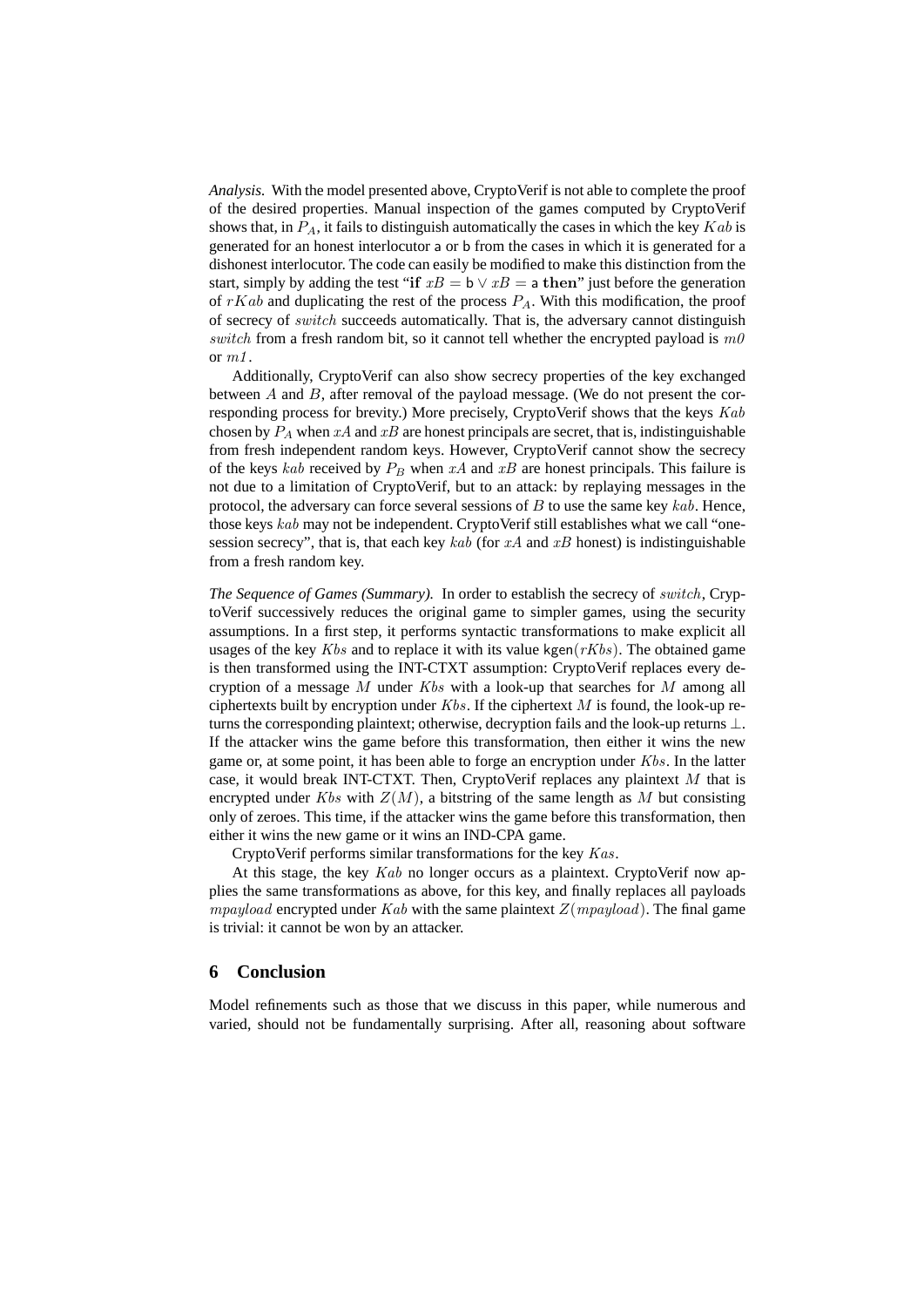and hardware correctness often employs similar refinements. Furthermore, in any area, models and the corresponding proofs may be incomplete and inaccurate.

Security, however, is different in at least one important respect: an adversary may be doing its best to undermine the validity of the models. This specificity increases the importance of understanding refinements, and the interest of the corresponding theory. Within this domain, we believe that the transition from symbolic to computational models is particularly worthwhile. It can serve for strengthening the foundations of formal analysis, for enabling proofs, and also for indicating implicit hypotheses and subtle flaws.

It remains open to debate whether computational results should be obtained directly, with a tool such as CryptoVerif, or indirectly from symbolic proofs via soundness theorems. Soundness theorems often require more hypotheses: there are situations in which a computational proof can be obtained using CryptoVerif, while the hypotheses of soundness theorems are not met. However, when the hypotheses are satisfied, a symbolic proof suffices, and is generally easier to obtain, often automatically.

At present, both avenues still present challenges. ProVerif, CryptoVerif, and the soundness theorems all still have important limitations. These imply, for instance, that one should be careful in writing protocol specifications—not all equivalent formulations are equally easy to handle. Despite these limitations, as this paper illustrates, the progress to date is substantial.

#### **Acknowledgments**

We are grateful to our coauthors Véronique Cortier, Cédric Fournet, Andy Gordon, David Pointcheval, and Phil Rogaway. They are responsible for a good part of the ideas, techniques, and results presented in this paper. This work was partly supported by the ANR project FormaCrypt.

## **References**

- 1. Martín Abadi. Security protocols: Principles and calculi. In Alessandro Aldini and Roberto Gorrieri, editors, *Foundations of Security Analysis and Design IV, FOSAD 2006/2007 Tutorial Lectures*, volume 4677 of *LNCS*, pages 1–23. Springer-Verlag, 2007.
- 2. Martín Abadi and Bruno Blanchet. Analyzing security protocols with secrecy types and logic programs. *Journal of the ACM*, 52(1):102–146, 2005.
- 3. Martín Abadi and Bruno Blanchet. Computer-assisted verification of a protocol for certified email. *Science of Computer Programming*, 58(1–2):3–27, October 2005.
- 4. Martín Abadi, Bruno Blanchet, and Cédric Fournet. Just Fast Keying in the pi calculus.  $ACM$ *Transactions on Information and System Security*, 10(3):1–59, 2007.
- 5. Martín Abadi and Cédric Fournet. Mobile values, new names, and secure communication. In *28th ACM Symposium on Principles of Programming Languages*, pages 104–115, 2001.
- 6. Martín Abadi and Andrew D. Gordon. A calculus for cryptographic protocols: The spi calculus. *Information and Computation*, 148(1):1–70, January 1999. An extended version appeared as Digital Equipment Corporation Systems Research Center report No. 149, January 1998.
- 7. Martín Abadi and Phillip Rogaway. Reconciling two views of cryptography (The computational soundness of formal encryption). *Journal of Cryptology*, 15(2):103–127, 2002.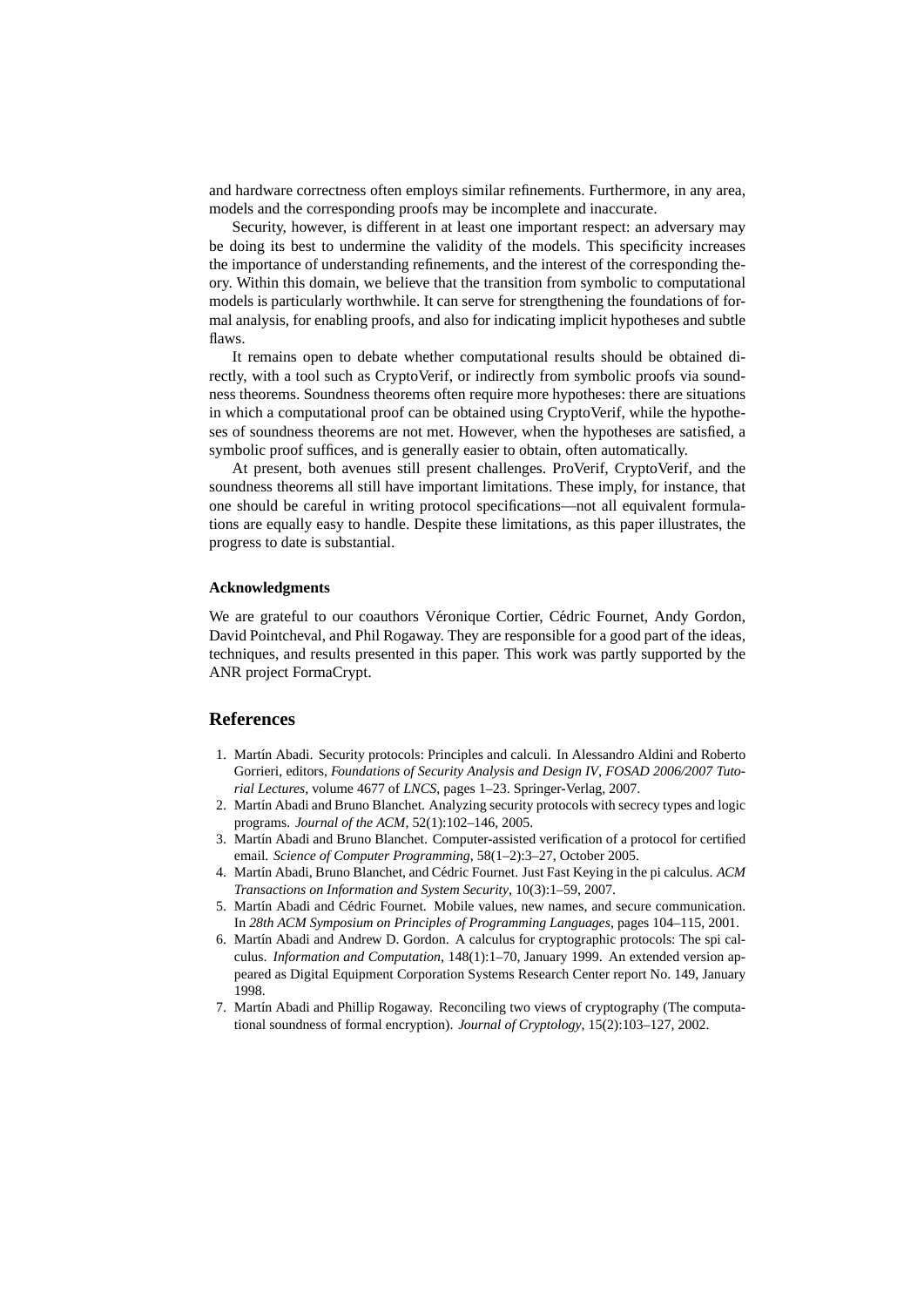- 8. Roberto Amadio and Sanjiva Prasad. The game of the name in cryptographic tables. In *Advances in Computing Science - ASIAN'99*, volume 1742 of *LNCS*, pages 15–27. Springer-Verlag, 1999.
- 9. Michael Backes, Matteo Maffei, and Dominique Unruh. Zero-knowledge in the applied pi-calculus and automated verification of the direct anonymous attestation protocol. In *Proceedings of the 2008 IEEE Symposium on Security and Privacy*, pages 202–215, 2008.
- 10. Mathieu Baudet. Sécurité des protocoles cryptographiques: aspects logiques et calculatoires. PhD thesis, Ecole Normale Supérieure de Cachan, 2007.
- 11. Mihir Bellare and Chanathip Namprempre. Authenticated encryption: Relations among notions and analysis of the generic composition paradigm. *Journal of Cryptology*, 21(4):469– 491, 2008.
- 12. Karthikeyan Bhargavan, Cedric Fournet, Ricardo Corin, and Eugen Zalinescu. Cryptograph- ´ ically verified implementations for TLS. In *Proceedings of the 15th ACM Conference on Computer and Communications Security*, pages 459–468, 2008.
- 13. Karthikeyan Bhargavan, Cedric Fournet, and Andrew D. Gordon. Verifying policy-based ´ security for web services. In *ACM Conference on Computer and Communications Security*, pages 268–277, 2004.
- 14. Karthikeyan Bhargavan, Cédric Fournet, and Andrew D. Gordon. Verified reference implementations of WS-security protocols. In *Web Services and Formal Methods, Third International Workshop, WS-FM 2006*, volume 4184 of *LNCS*, pages 88–106. Springer-Verlag, 2006.
- 15. Bruno Blanchet. An efficient cryptographic protocol verifier based on Prolog rules. In *14th IEEE Computer Security Foundations Workshop*, pages 82–96, 2001.
- 16. Bruno Blanchet. Automatic proof of strong secrecy for security protocols. In *2004 IEEE Symposium on Security and Privacy*, pages 86–100, 2004.
- 17. Bruno Blanchet. A computationally sound mechanized prover for security protocols. In *2006 IEEE Symposium on Security and Privacy*, pages 140–154, 2006.
- 18. Bruno Blanchet, Martín Abadi, and Cédric Fournet. Automated verification of selected equivalences for security protocols. *Journal of Logic and Algebraic Programming*, 75(1), February-March 2008.
- 19. Bruno Blanchet and Avik Chaudhuri. Automated formal analysis of a protocol for secure file sharing on untrusted storage. In *2008 IEEE Symposium on Security and Privacy*, pages 417–431, 2008.
- 20. Bruno Blanchet and Andreas Podelski. Verification of cryptographic protocols: Tagging enforces termination. In *Foundations of Software Science and Computation Structures*, volume 2620 of *LNCS*, pages 136–152. Springer-Verlag, 2003.
- 21. Bruno Blanchet and David Pointcheval. Automated security proofs with sequences of games. In *CRYPTO'06*, volume 4117 of *LNCS*, pages 537–554. Springer Verlag, 2006.
- 22. Chiara Bodei. *Security Issues in Process Calculi*. PhD thesis, Universita di Pisa, January ` 2000.
- 23. Michele Boreale, Rocco De Nicola, and Rosario Pugliese. Proof techniques for cryptographic processes. *SIAM Journal on Computing*, 31(3):947–986, 2001.
- 24. Johannes Borgström, Sébastien Briais, and Uwe Nestmann. Symbolic bisimulation in the spi calculus. In *CONCUR 2004: Concurrency Theory*, volume 3170 of *LNCS*, pages 161–176. Springer-Verlag, 2004.
- 25. Michael Burrows, Martín Abadi, and Roger Needham. A logic of authentication. *Proceedings of the Royal Society of London A*, 426:233–271, 1989. A preliminary version appeared as Digital Equipment Corporation Systems Research Center report No. 39, February 1989.
- 26. Hubert Comon-Lundh and Véronique Cortier. Computational soundness of observational equivalence. In *Proceedings of the 15th ACM Conference on Computer and Communications Security*, pages 109–118, 2008.